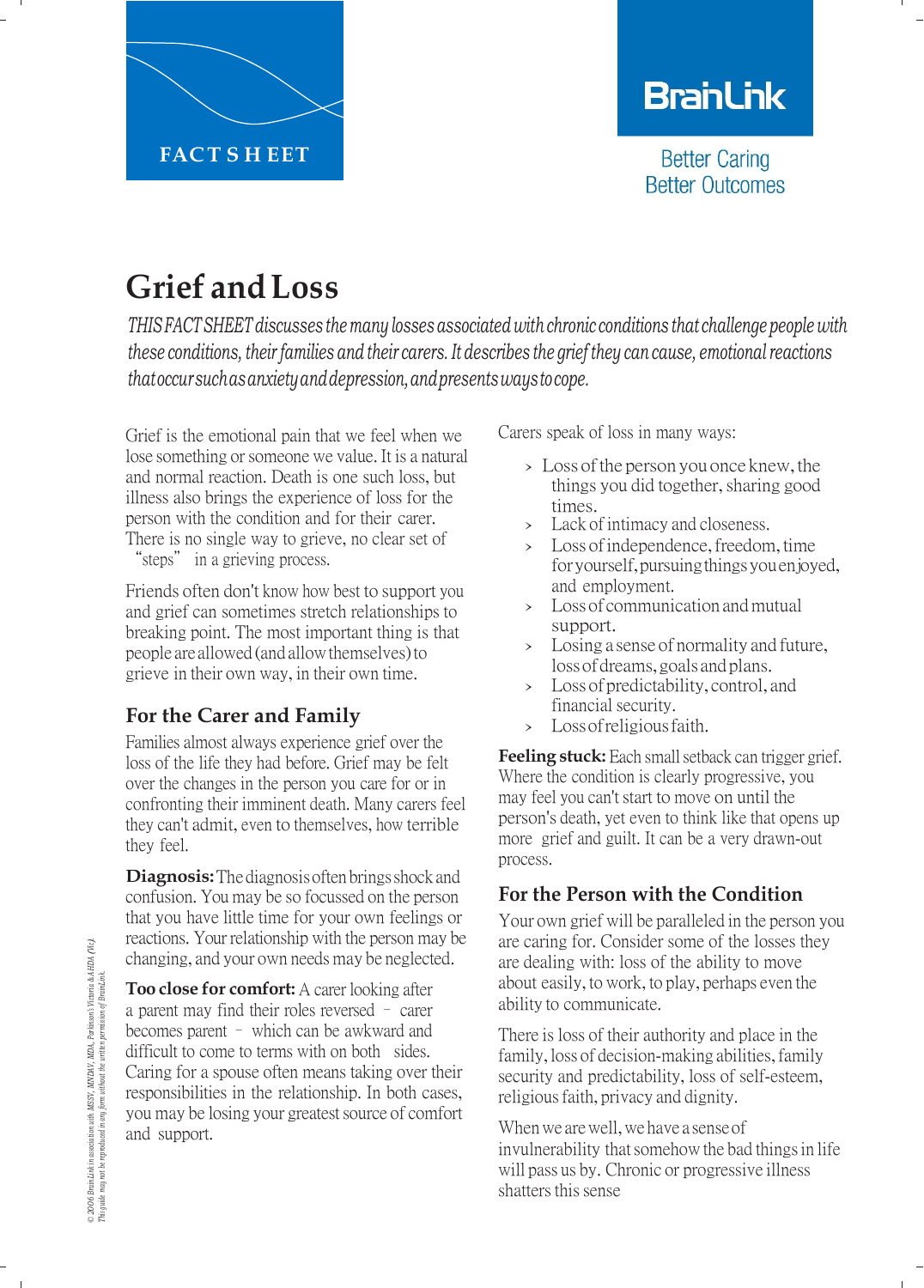and brings grief that anticipates losses yet to come

– loss of control, of family support and the fear of further illness and of becoming a burden. For those with an inherited condition, there may be the added fear that their children may face the same experience.

#### **Feelings and Reactions**

People react in many different ways and at different times. It's important to remember that these are all *normal reactions* toserious loss. You are not falling apart, cracking up or failing to cope.

**Feelings:** Feelings like these listed below may come over you in waves, often without warning. They are part of the process of adjusting to the changes.

- $\geq$  Denial and shock "Not us/me!", it hasn't happened, it can't be true.
- › Anger and resentment "Why us/me?" It's someone else's fault, blame the doctor, blame God.
- › You may feel sorrow, numb, miserable and many other negative emotions.
- › Guilt at your anger, because you couldn't prevent the illness, because it didn't happen to you or because you no longer feel the same about the person.
- > Despair at the words "no cure".
- › Depression, sadness, sorrow, helplessness hopelessness – feeling you can't cope, it's not worth it, there's nothing to live for, a continued grief with no end in sight.
- $\lambda$  Anxiety or panic over the intensity of your feelings, about your future, about the present.
- › Self-doubt and blame a sense of inadequacy, insecurity, "I'm doing a rotten job", "It's my fault".

**Reactions:** These feelings may cause people to behave and react in all sorts of ways. Each person's response is unique, but carers have described:

- › Tension,crying,fatigue,exhaustion.
- › Sleeping problems.
- › Changed eating habits.
- > Poor concentration and memory, loss of motivation, difficulty making decisions.
- $\geq$  Poor health headaches, stomach aches, indigestion.

› Refusing help andwithdrawing from social outings.

#### **Managing Grief**

Ignoring grief won't make it go away, but there are certain approaches that might help you to find a path through it and to adjust to your losses.

**Recognise your feelings:** Become aware of the feelings you have and learn to recognise why you have those feelings. Keep a diary if necessary.

**Help yourself:** Adopt a problem-solving approach. What can you do to help deal with these feelings or to defuse them?

**Care for yourself:** It's essential that you take care of your own needs as well as those of the person you care for. Acknowledge to yourself that you are grieving – it's OK to grieve.

**Talk it out:** Find someone you can talk to, perhaps a friend who will listen without giving advice. Consider seeing a grief counsellor who can give you skilled help in dealing not only with your own grief, but with that of the person you care for.

**Find hope:** You need hope. With hope, there is a future. While one part of you needs to acknowledge the difficulties you face, there is always something to hope for, however small or large it may be - don't let anyone talk you out of it.It might be an event, it might be a relationship or the knowledge that this time, too, will pass.

Other strategies that carers have found helpful include:

- › Seekingrespitecare(seeFactSheet: RespiteandResidentialCare).
- › Actively trying to maintain <sup>a</sup> positive state of mind.
- › Faithin <sup>a</sup> higherspirit orreligion.
- › Treating yourself once in <sup>a</sup> while to the movies, shopping with a friend, buying yourself somethingspecial.
- › Keepinginformed,knowingwhatto expect in the future.
- › Avoiding isolation.
- › Holdingontoa senseofhumour.
- › Keeping <sup>a</sup> journal towrite down fears, hopes,concerns,joys.